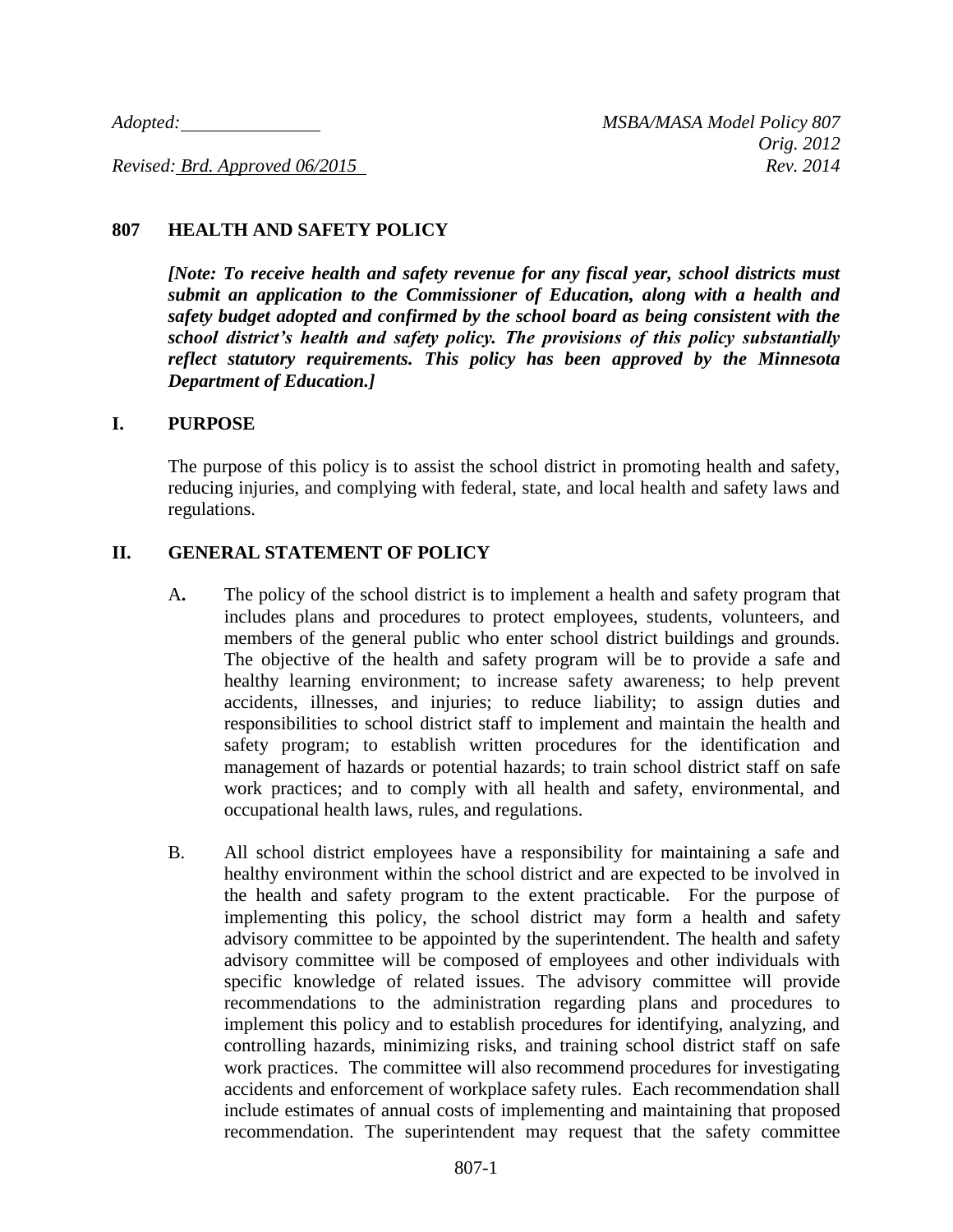established under Minn. Stat. § 182.676 carry out all or part of the duties of the advisory committee or the advisory committee may consider recommendations from a separate safety committee established under Minn. Stat § 182.676.

# **III. PROCEDURES**

- A. Based upon recommendations from the health and safety advisory committee and subject to the budget adopted by the school board to implement or maintain these recommendations, the administration will adopt and implement written plans and procedures for identification and management of hazards or potential hazards existing within the school district in accordance with federal, state, and local laws, rules, and regulations. Written plans and procedures will be maintained, updated, and reviewed by the school board on an annual basis and shall be an addendum to this policy. The administration shall identify in writing a contact person to oversee compliance with each specific plan or procedure.
- B. To the extent that federal, state, and local laws, rules, and regulations do not exist for identification and management of hazards or potential hazards, the health and safety advisory committee shall evaluate other available resources and generally accepted best practice recommendations. Best practices are techniques or actions which, through experience or research, have consistently proven to lead to specific positive outcomes.
- C. The school district shall monitor and make good faith efforts to comply with any new or amended laws, rules, or regulations to control potential hazards.

# **IV. PROGRAM AND PLANS**

- A. For the purpose of implementing this policy, the administration will, within the budgetary limitations adopted by the school board, implement a health and safety program that includes specific plan requirements in various areas as identified by the health and safety advisory committee. Areas that may be considered include, but are not limited to, the following:
	- 1. Asbestos
	- 2. Fire and Life Safety
	- 3. Employee Right to Know
	- 4. Emergency Action Planning
	- 5. Combustible and Hazardous Materials Storage
	- 6. Indoor Air Quality
	- 7. Mechanical Ventilation
	- 8. Mold Cleanup and Abatement
	- 9. Accident and Injury Reduction Program: Model AWAIR Program for Minnesota Schools
	- 10. Infectious Waste/Bloodborne Pathogens
	- 11. Community Right to Know
	- 12. Compressed Gas Safety
	- 13. Confined Space Standard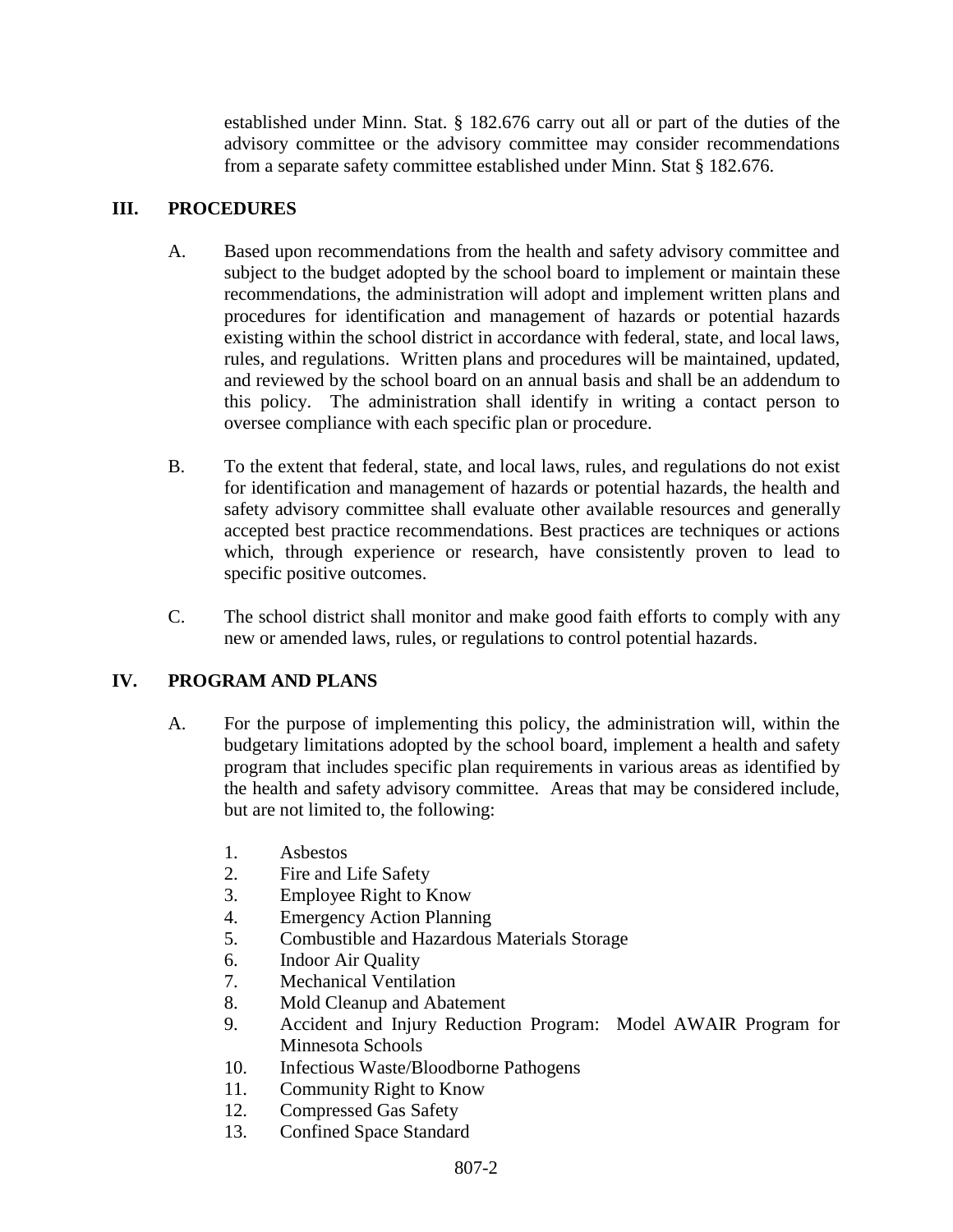- 14. Electrical Safety
- 15. First Aid/CPR/AED
- 16. Food Safety Inspection
- 17. Forklift Safety
- 18. Hazardous Waste
- 19. Hearing Conservation
- 20. Hoist/Lift/Elevator Safety
- 21. Integrated Pest Management
- 22. Laboratory Safety Standard/Chemical Hygiene Plan
- 23. Lead
- 24. Control of Hazardous Energy Sources (Lockout/Tagout)
- 25. Machine Guarding
- 26. Safety Committee
- 27. Personal Protection Equipment (PPE)
- 28. Playground Safety
- 29. Radon
- 30. Respiratory Protection
- 31. Underground and Above Ground Storage Tanks
- 32. Welding/Cutting/Brazing
- 33. Fall Protection
- 34. National Emission Standards for Hazardous Air Pollutants for School Generators established by the United States E.P.A.
- 35. Other areas determined to be appropriate by the health and safety advisory committee.

If a risk is not present in the school district, the preparation of a plan or procedure for that risk will not be necessary.

- B. The administration shall establish procedures to ensure, to the extent practicable, that all employees are properly trained and instructed in job procedures, crisis response duties, and emergency response actions where exposure or possible exposure to hazards and potential hazards may occur.
- C. The administration shall conduct or arrange safety inspections and drills. Any identified hazards, unsafe conditions, or unsafe practices will be documented and corrective action taken to the extent practicable to control that hazard, unsafe condition, or unsafe practice.
- D. Communication from employees regarding hazards, unsafe or potentially unsafe working conditions, and unsafe or potentially unsafe practices is encouraged in either written or oral form. No employee will be retaliated against for reporting hazards or unsafe or potentially unsafe working conditions or practices.
- E. The administration shall conduct periodic workplace inspections to identify potential hazards and safety concerns.
- F. In the event of an accident or a near miss, the school district shall promptly cause an accident investigation to be conducted in order to determine the cause of the